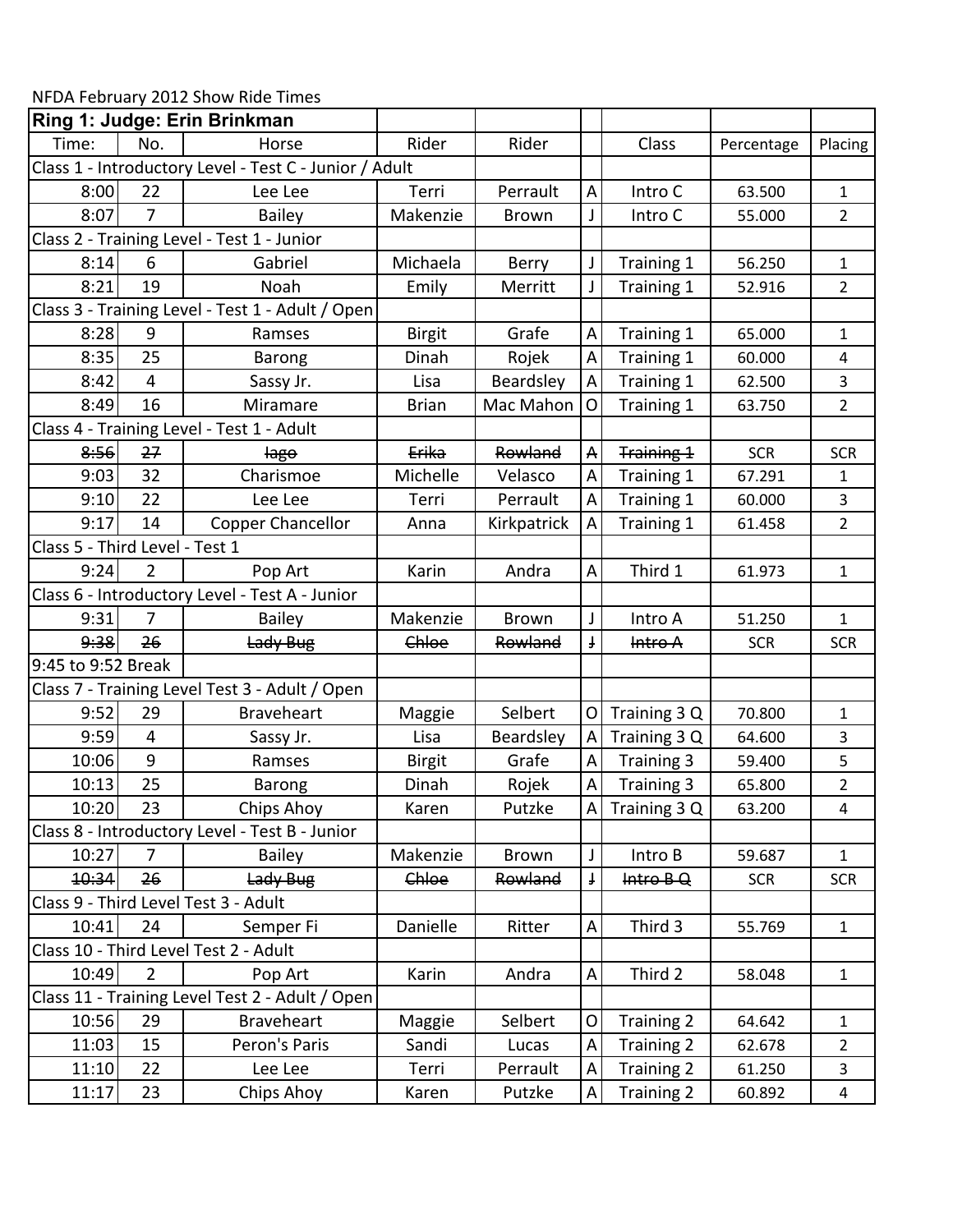|                                                |    | Class 12 - First Level - Test 1 - Adult        |                |              |                         |                   |            |                |
|------------------------------------------------|----|------------------------------------------------|----------------|--------------|-------------------------|-------------------|------------|----------------|
| 11:24                                          | 13 | Laterak of Starry Night                        | Lisa           | Kaatz        | A                       | First 1           | 54.137     | $\overline{2}$ |
| 11:31                                          | 33 | Forgiven                                       | Diane "Liz"    | Whitfield    | A                       | First 1<br>54.137 |            | $\overline{3}$ |
| 11:38                                          | 31 | And A Nod                                      | <b>Barbara</b> | Turner       | A                       | First 1           | 62.931     | $\mathbf{1}$   |
|                                                |    | Class 13 - Training Level - Test 2 - Junior    |                |              |                         |                   |            |                |
| 11:45                                          | 21 | Dream Catcher                                  | Kayln          | Owens        | J                       | Training 2        | 61.607     | $\overline{2}$ |
| 11:52                                          | 11 | <b>Justin Time</b>                             | Lizzy          | Hudson       | J                       | Training 2        | 71.607     | $\mathbf{1}$   |
| 11:59                                          | 6  | Gabriel                                        | Michaela       | Berry        | J                       | Training 2        | 52.857     | 4              |
| 12:06                                          | 19 | Noah                                           | Emily          | Merritt      | J                       | Training 2        | 61.428     | 3              |
|                                                |    | Class 14 - Dressage Seat Equitation - Adult    |                |              |                         |                   |            |                |
|                                                |    | 12:13 Dressage Equitation                      | Lisa           | Kaatz        |                         | Eq - Adult        | 60.000     | $\mathbf{1}$   |
| 12:20-1:00 Lunch Break                         |    |                                                |                |              |                         |                   |            |                |
|                                                |    | Class 15 - First Level Test 3 - Adult / Open   |                |              |                         |                   |            |                |
| 1:00                                           | 18 | Londontowne                                    | Debbie         | McNally      | $\overline{A}$          | First 3Q          | 63.387     | $\mathbf{1}$   |
| 1:07                                           | 33 | Forgiven                                       | Diane "Liz"    | Whitfield    | A                       | First 3Q          | 49.677     | 3              |
| 1:14                                           | 12 | Seattle Chief                                  | Kate           | Johnson      | $\overline{A}$          | First 3Q          | 62.580     | $\overline{2}$ |
| 1:21                                           | 40 | Femi                                           | Suzanne        | Graham       | $\Theta$                | First 3 Q         |            |                |
|                                                |    | Class 16 - Training Level Test 3 - Adult       |                |              |                         |                   |            |                |
| 1:28                                           | 27 | <b>lago</b>                                    | Erika          | Rowland      |                         | Training 3 Q      | <b>SCR</b> | <b>SCR</b>     |
| 1:35                                           | 14 | <b>Copper Chancellor</b>                       | Anna           | Kirkpatrick  | $\overline{A}$          | Training 3 Q      | 59.800     | $\overline{4}$ |
| 1:42                                           | 31 | And A Nod                                      | <b>Barbara</b> | Turner       | $\overline{A}$          | Training 3 Q      | 62.800     | 3              |
| 1:49                                           | 32 | Charismoe                                      | Michelle       | Velasco      | A                       | Training 3 Q      | 64.800     | $\overline{2}$ |
| 1:57                                           | 15 | Peron's Paris                                  | Sandi          | Lucas        | A                       | Training 3 Q      | 68.200     | $\mathbf{1}$   |
| Class 17 - Training Level - Test 3 - Junior    |    |                                                |                |              |                         |                   |            |                |
| 2:04                                           | 21 | Dream Catcher                                  | Kayln          | Owens        | J                       | Training 3        | 62.400     | $\overline{2}$ |
| 2:11                                           | 11 | <b>Justin Time</b>                             | Lizzy          | Hudson       |                         | Training 3 Q      | 67.200     | $\mathbf{1}$   |
|                                                |    | Class 18 - Second Level - Test 1 - Adult       |                |              |                         |                   |            |                |
| 2:18                                           | 18 | Londontowne                                    | Debbie         | McNally      | $\overline{\mathsf{A}}$ | Second 1          | 56.000     | $\overline{2}$ |
| 2:25                                           | 28 | Willow's Dream                                 | Marge          | Savage       | A                       | Second 1          | 62.000     | $\mathbf{1}$   |
| 2:38                                           | 12 | Seattle Chief                                  | Kate           | Johnson      | $\mathsf{A}$            | Second 1          | 56.000     | 2              |
| 2:45 - 3:00 Break                              |    |                                                |                |              |                         |                   |            |                |
|                                                |    | Class 19 - Introductory Level - Test A - Adult |                |              |                         |                   |            |                |
| 3:00                                           | 17 | Toniano                                        | Terry          | Martin       | A                       | Intro A           | 63.437     | $\overline{3}$ |
| 3:07                                           | 3  | Virtuoso                                       | Lisa           | Beardsley    | A                       | Intro A           | 62.500     | 4              |
| 3:14                                           | 5  | Greyson                                        | Carolyn        | Belcher      | A                       | Intro A           | 65.625     | $\mathbf{1}$   |
| 3:21                                           | 35 | Majjur                                         | Linda          | Dennis       | $\mathsf{O}$            | Intro A           | 64.687     | $\overline{2}$ |
|                                                |    | Class 20 - Fourth Level - Test 3 - Adult       |                |              |                         |                   |            |                |
| 1:28                                           | 20 | Winsome                                        | Mary           | O'Brien      | A                       | Fourth 3          | <b>SCR</b> | <b>SCR</b>     |
| Class 21 - Introductory Level - Test B - Adult |    |                                                |                |              |                         |                   |            |                |
| 3:36                                           | 17 | Toniano                                        | Terry          | Martin       | A                       | Intro B           | 57.222     | 5              |
| 3:43                                           | 3  | Virtuoso                                       | Lisa           | Beardsley    | $\sf A$                 | Intro B Q         | 63.750     | 4              |
| 3:50                                           | 5  | Greyson                                        | Carolyn        | Belcher      | A                       | Intro B Q         | 65.937     | $\overline{2}$ |
| 3:57                                           | 34 | Heron                                          | Sierra         | <b>Ellis</b> | A                       | Intro B Q         | 63.750     | 3              |
| 4:04                                           | 35 | Majjur                                         | Linda          | Dennis       | $\mathsf O$             | Intro B Q         | 66.562     | $\mathbf{1}$   |